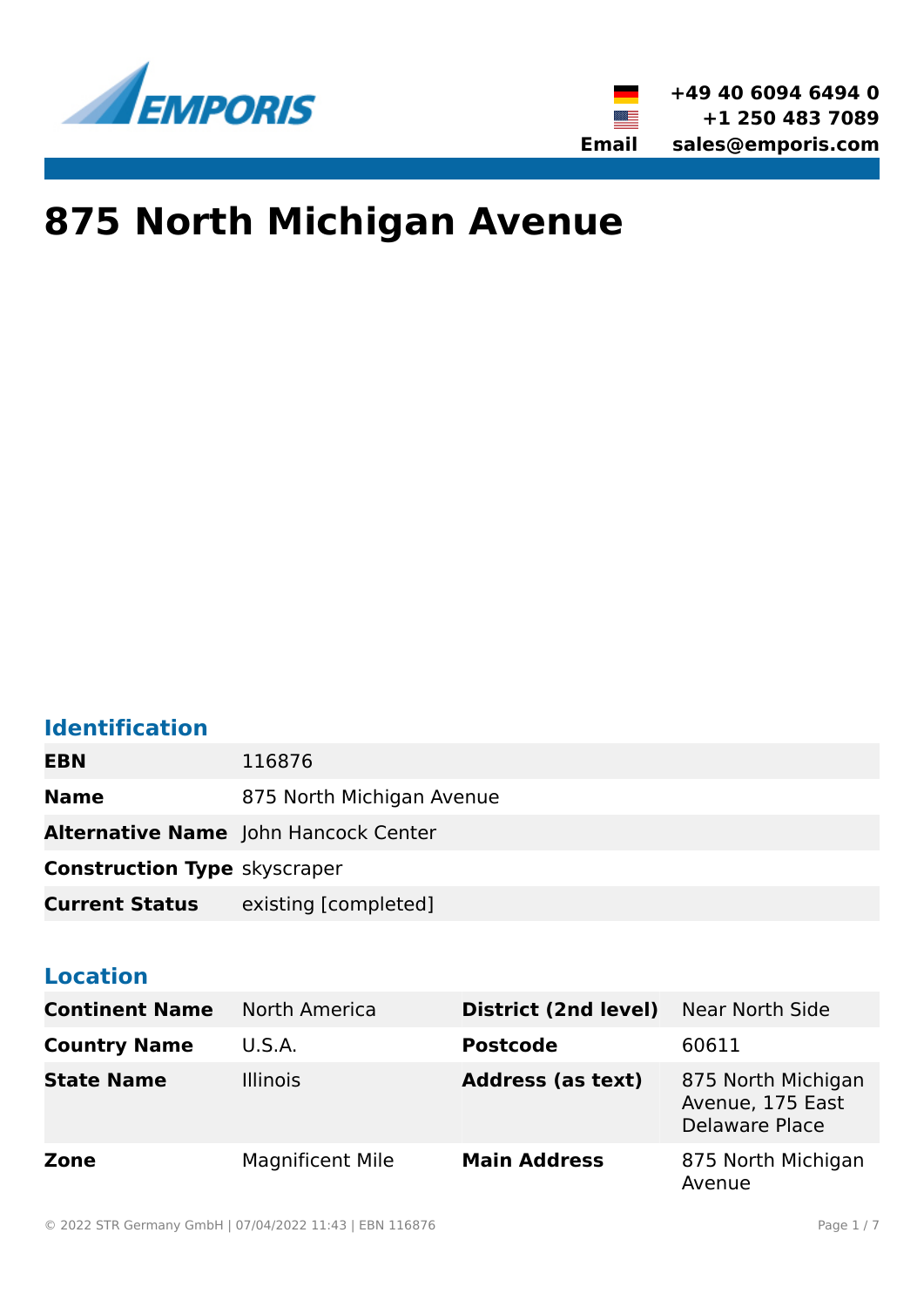

| Metro Area Name Chicago-Naperville-   | Michigan City<br><b>Combined Statistical</b><br>Area | <b>Side Address</b>        | 175 East Delaware<br>Place                                                 |
|---------------------------------------|------------------------------------------------------|----------------------------|----------------------------------------------------------------------------|
| <b>City Name</b>                      | Chicago                                              | <b>Virtual Address</b>     | 860 North Mies van<br>der Rohe Drive<br>170 East Chestnut<br><b>Street</b> |
| District (1st level) Downtown         |                                                      |                            |                                                                            |
|                                       |                                                      |                            |                                                                            |
| <b>Description</b>                    |                                                      |                            |                                                                            |
| <b>Foundation</b><br><b>System</b>    | caisson foundation                                   | <b>Facade Color</b>        | black                                                                      |
| <b>Structural System trussed tube</b> |                                                      | <b>Architectural style</b> | structural<br>expressionism                                                |
| <b>Structural</b><br><b>Material</b>  | steel                                                | <b>Main Usage</b>          | <b>T</b> residential<br>condominium<br>commercial office                   |
| <b>Facade System</b>                  | curtain wall                                         | <b>Side Usage</b>          | shop(s)<br><b>T</b> restaurant<br><b>D</b> parking                         |

**Facade Material** aluminum

### **Spatial dimensions**

| <b>Height (structural)</b>    | 1,127.59 ft <b>Length</b>    |                                    | 264.99 ft           |
|-------------------------------|------------------------------|------------------------------------|---------------------|
| Height (tip)                  | 1,499.02 ft                  | Width                              | 164.99 ft           |
| <b>Height (top floor)</b>     |                              | 1,054.17 ft Floors (overground)    | 100                 |
| Height (roof)                 |                              | $1,127.59$ ft Parking places       | 750                 |
| <b>Height (main roof)</b>     | 1,106.66 ft <b>Elevators</b> |                                    | 50                  |
| Height (obs. deck)            |                              | 1,029.56 ft Gross Floor Area (GFA) | <b>Buy full PDF</b> |
| <b>Height (floor-ceiling)</b> | $8.66$ ft                    |                                    |                     |

# **Need additional information? Contact us now!**

| <b>Phone</b> | $+49$ 40 6094 6494 0 |
|--------------|----------------------|
| Phone        | +1 250 483 7089      |
| Email        | sales@emporis.com    |

Hamburg 09:00 am - 07:00 pm<br>New York 03:00 am - 01:00 pm New York 03:00 am - 01:00 pm<br>Tokyo 04:00 pm - 02:00 am 04:00 pm - 02:00 am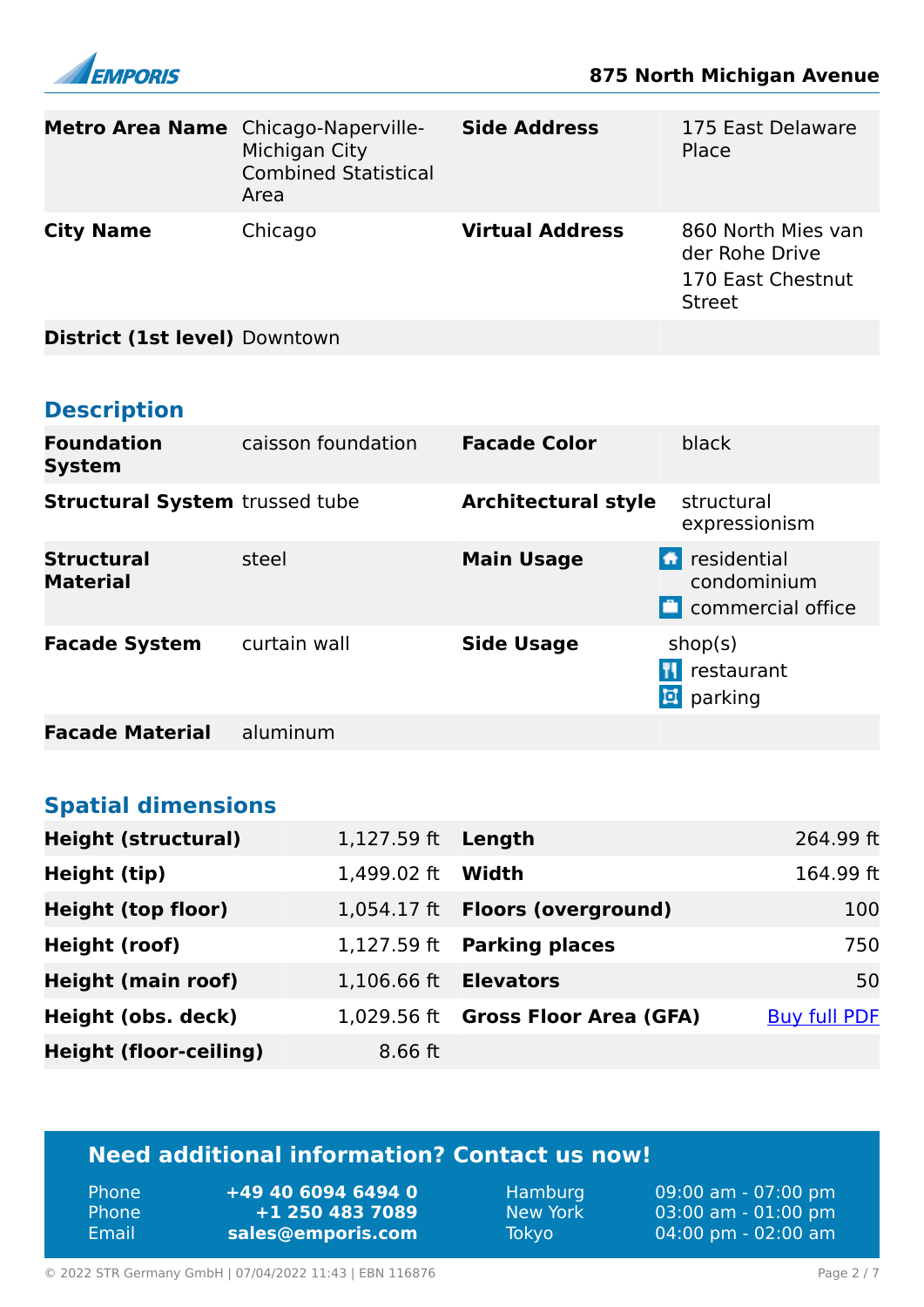

#### **Years and costs**

| Year (construction<br>start) |      | 1965 Building costs | \$95,000,000 |
|------------------------------|------|---------------------|--------------|
| Year (construction<br>end)   | 1969 |                     |              |

#### **Features & Amenities**

- One of the city's famous buildings
- Aircraft warning lights installed
- Doorman is available
- Exercise facility is available
- Hospitality room is available
- Laundry room is available
- Observation floor is available
- Plaza is available to the public
- Public parking is available
- Skylobby is present
- Swimming pool is available
- Transmission antenna on roof

#### **Facts**

- Tallest building in Chicago (or anywhere outside New York) from 1969 to 1973, surpassed by the Standard Oil Building (now the Aon Center).
- The John Hancock Center was only the third building in the world to be higher than 1,000 feet tall and the first outside of New York. The first two were the Chrysler Building in 1930 and the Empire State Building in 1931.
- The building's distinctive x-bracing has made it an architectural icon, and increases the flexibility of interior spaces by eliminating the need for regular columns between the core and perimeter.
- The five x-shapes on each side go from floors 2-20, 21-37, 38-55, 56-74, and 75-91. A half-x extends from 92 to 97.
- In order to fit the structural frame, the floors at the top of each x have extra-high ceilings (adding significantly to their property value).
- The building tapers on all four sides, narrowing by a total of 105 feet on the east and west sides and 65 feet on the north and south.

#### **Need additional information? Contact us now!**

Phone **+49 40 6094 6494 0** Phone **+1 250 483 7089** Email **<sales@emporis.com>**

Hamburg 09:00 am - 07:00 pm New York 03:00 am - 01:00 pm Tokyo 04:00 pm - 02:00 am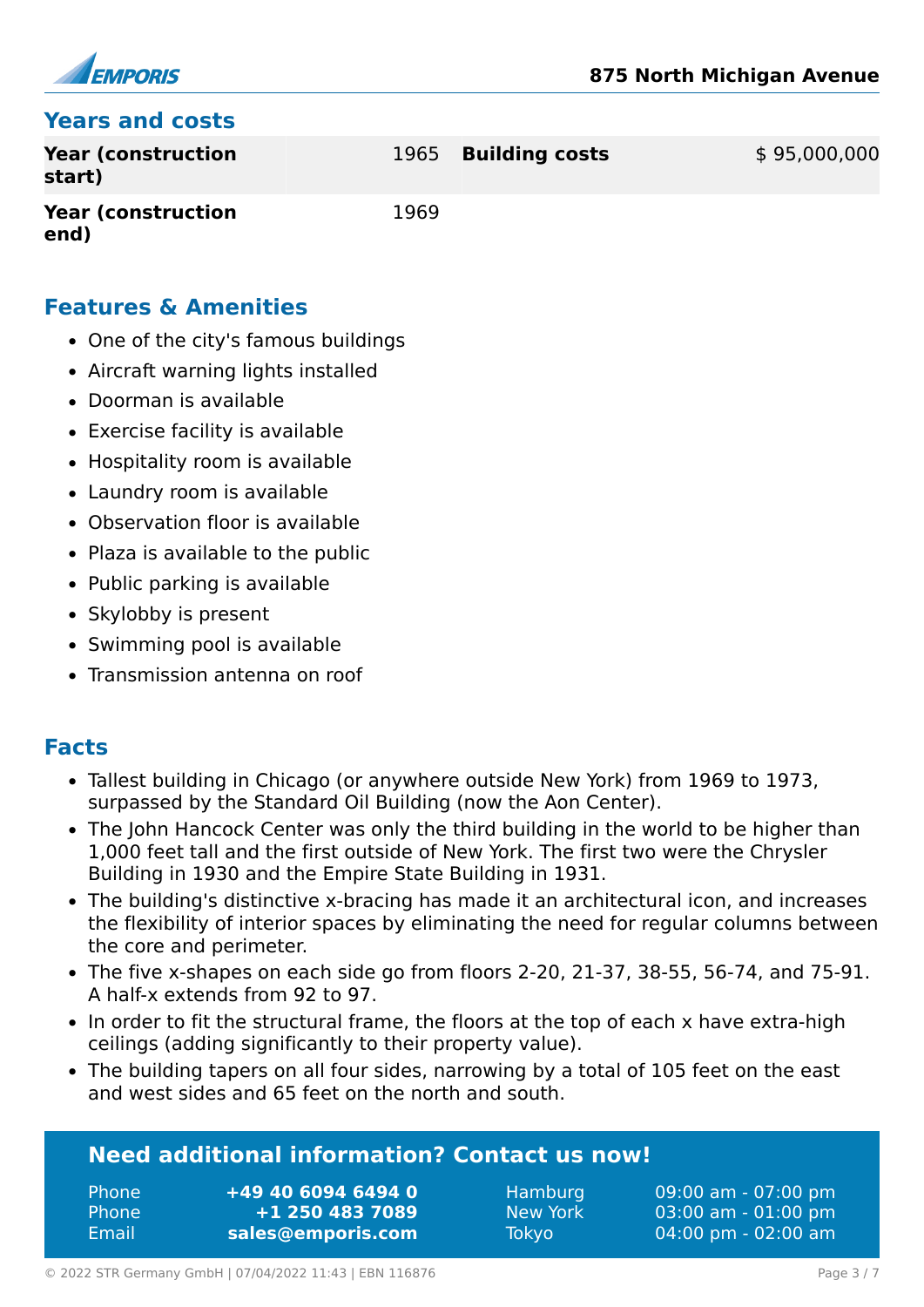



- Because of space constraints caused by the tower's tapering walls, common hallways and elevator lobbies are narrower on higher floors.
- The top roof is almost exactly even with the 86th floor of the Willis Tower.
- The maximum elevator speed is 549 m/min.
- The semicircular sunken plaza on the west side is a public oasis with seasonal plantings and a 12-foot waterfall.
- The original sunken plaza on Michigan Avenue was larger and rectangular, and had a wide reflecting pool.
- In 1988 the owners planned to cover the plaza with a gabled glass atrium extending to the lot line at Michigan Avenue. The proposal was shot down by extensive local opposition.
- The base facade was originally clad in white travertine, but this was later replaced with a much darker granite. The black anodized aluminum facade starts at the second floor.
- For the first few years of the building's existence there was a private restaurant in the skylobby called Club 44, for the exclusive use of residents and their guests. Its food was supplied by the public restaurant upstairs.
- As an alternative to balconies, about one-third of the residential units have "sky terraces" – a sort of tiled sunroom separated from living spaces by glass doors.
- Since the floorplates do not transfer wind loads to the structural core as in most skyscrapers, it is possible to create a two-story space by cutting out the floor almost anywhere in the building.
- As happened later with the Sears Tower, the architects presented the developer with two options: either a pair of medium-height towers, or a single very large skyscraper.
- The alternative plan for the complex called for a 70-story apartment building and a 45-story office building of equal height, positioned at the northeast and southwest corners of the lot.
- The office lobby was originally a high-ceilinged space on the second floor accessed by escalators. It was shifted to ground level in the 1990s, and the old space was converted to retail.
- Remodeled in 1995, the lobby features rich travertine marble and textured limestone surfaces.
- The outline of the John Hancock appears on the Illinois version of the quarter-dollar coin, minted in 2003.
- America's highest indoor swimming pool is located on the 44th floor near the skylobby. The pool itself is carved out of the mechanical floor below.
- The parking garage is accessed through a detached spiral ramp at the southeast corner, the double helix makes three loops each way between ground level and the garage.

#### **Need additional information? Contact us now!**

Phone **+49 40 6094 6494 0** Phone **+1 250 483 7089** Email **<sales@emporis.com>**

Hamburg 09:00 am - 07:00 pm New York 03:00 am - 01:00 pm Tokyo 04:00 pm - 02:00 am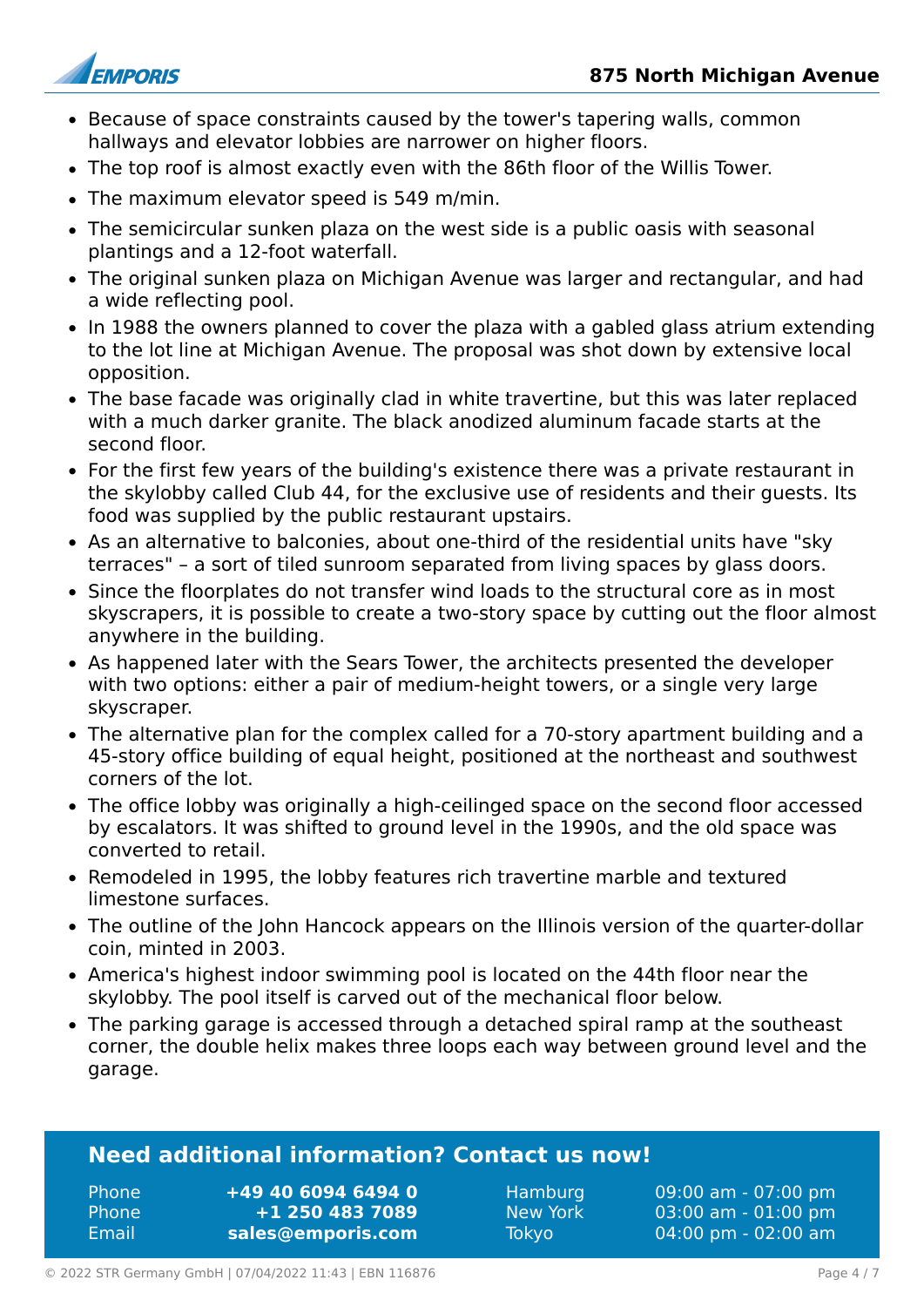

- The observation floor features the highest balcony in America, a screened-in area called the "Skywalk."
- This was the first trussed-tube skyscraper ever built. The idea was developed by Fazlur Khan, based on a project of Illinois Institute of Technology graduate student Mikio Sasaki.
- After engineer Fazlur Khan had calculated the tower's sway in high winds, no one knew the effect it would have on tenants. Lacking funds for a major psychological study, Khan improvised an experiment at Chicago's Museum of Science & Industry, placing eight subjects on a rotating exhibit. The test confirmed that the sway would be within the limits of comfort.
- The idea of a tube-framed skyscraper was first realized two blocks down the street at The Plaza on Dewitt.
- The slope of the windows helps to reduce the feeling of vertigo for people looking out of high floors.
- A segment of the east antenna was removed in 2000 when a broadcasting agency's lease terminated.
- The eastern antenna was elevated to its full height on Thursday, December 5th, 2002. The top of the antenna now reaches just higher than the roofline of the Willis Tower across town.
- A band of white lights around the 100th floor is visible all over Chicago at night. The lights change color for Valentine's Day, St. Patrick's Day, Independence Day, Halloween, and Christmas.
- The building is one of the most recognizable in the world and has won numerous awards for its distinctive style, including the 1970 Honor Award of the AIA Chicago Chapter.
- In 1999 this building became the 30th recipient of the American Institute of Architects' prestigious Twenty-Five Year Award.
- In 2018, after nearly five decades as the John Hancock Center, the building reverted its name to the street address of 875 North Michigan Avenue. The current owners hope to secure new naming rights for the iconic tower.
- 875 North Michigan Avenue is a member of the World Federation of Great Towers.

| <b>Awards</b>          |          |             |      |
|------------------------|----------|-------------|------|
| <b>Name</b>            | Category | <b>Rank</b> | Year |
| Twenty-five Year Award |          |             | 1999 |

#### **Need additional information? Contact us now!**

| +49 40 6094 6494 0 | 09:00 am - 07:00 pm                   |
|--------------------|---------------------------------------|
| <b>Phone</b>       | Hamburg <sup>1</sup>                  |
| $+1$ 250 483 7089  | $03:00$ am - $01:00$ pm               |
| <b>Phone</b>       | New York                              |
| sales@emporis.com  | $04:00 \text{ pm} - 02:00 \text{ am}$ |
| Email              | <b>Tokyo</b>                          |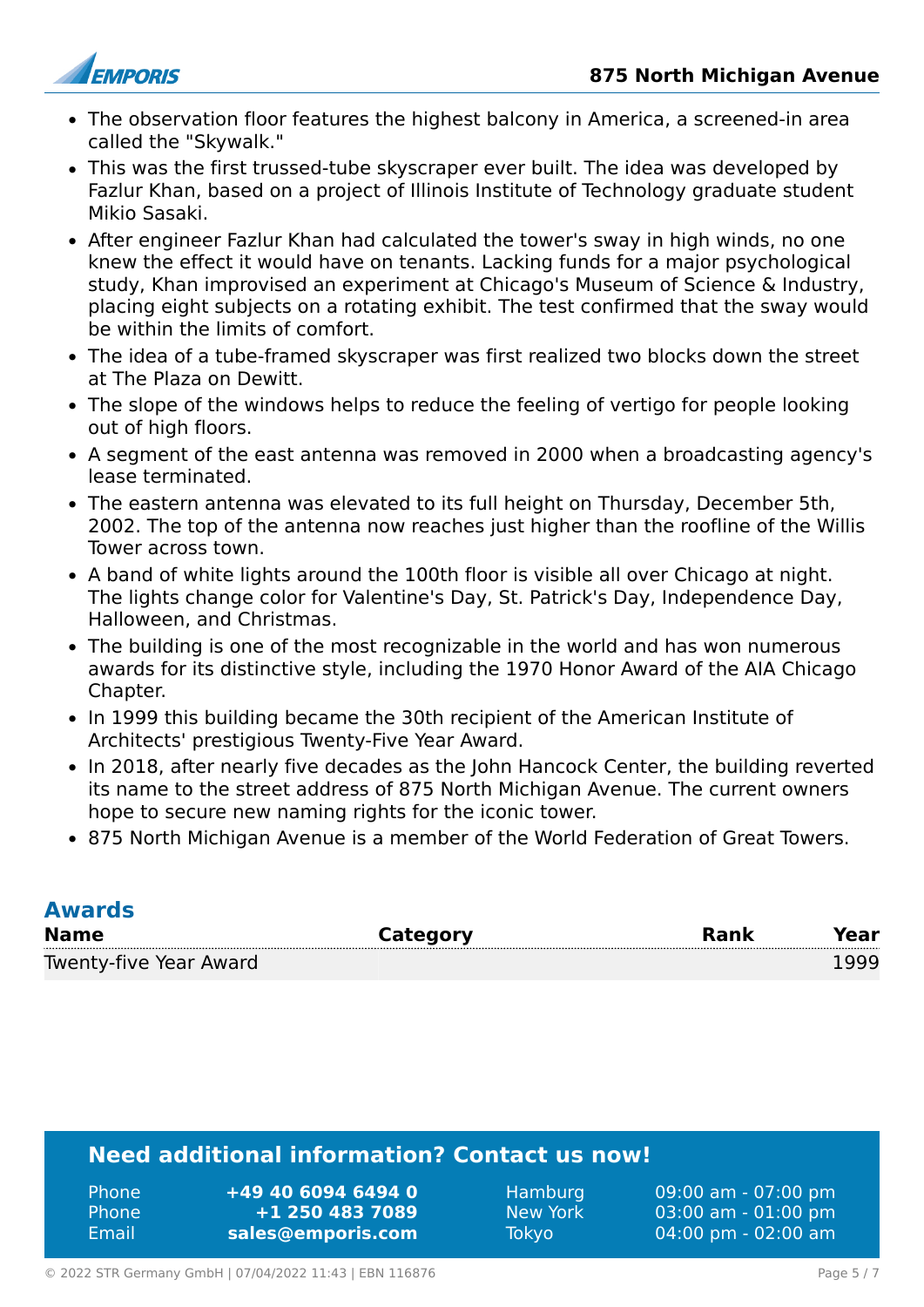

U.S.A.

Email somchicago@som.com

# **Involved companies**

| <b>Skidmore, Owings &amp; Merrill LLP</b><br>224 South Michigan Avenue, Suite 1000<br>60604 Chicago<br>U.S.A. | Phone<br>Fax<br>Email | +1 312 554 9090<br>+1 312 360 4545<br>somchicago@som.com |
|---------------------------------------------------------------------------------------------------------------|-----------------------|----------------------------------------------------------|
| <b>Skidmore, Owings &amp; Merrill LLP</b><br>224 South Michigan Avenue, Suite 1000<br>60604 Chicago<br>U.S.A. | Phone<br>Fax<br>Email | +1 312 554 9090<br>+1 312 360 4545<br>somchicago@som.com |
|                                                                                                               |                       |                                                          |
| <b>Skidmore, Owings &amp; Merrill LLP</b><br>224 South Michigan Avenue, Suite 1000<br>60604 Chicago           |                       | Phone +1 312 554 9090<br>Fax $+1$ 312 360 4545           |

### **Additional company data available for this building**

| <b>Acoustics Consultant</b>                  | <b>Buy full PDF</b> | <b>General Contractor</b>          | <b>Buy full PDF</b> |
|----------------------------------------------|---------------------|------------------------------------|---------------------|
| <b>Client</b>                                | <b>Buy full PDF</b> | Geotechnical<br><b>Engineering</b> | <b>Buy full PDF</b> |
| <b>Consultant</b>                            | <b>Buy full PDF</b> | <b>Landscape Architect</b>         | <b>Buy full PDF</b> |
| <b>Developer</b>                             | <b>Buy full PDF</b> | <b>Lighting Consultant</b>         | <b>Buy full PDF</b> |
| <b>Electrical Connections</b>                | <b>Buy full PDF</b> | <b>Lightning Protection</b>        | <b>Buy full PDF</b> |
| <b>Elevator Supplier</b>                     | <b>Buy full PDF</b> | Owner                              | <b>Buy full PDF</b> |
| <b>Escalator Supplier</b>                    | <b>Buy full PDF</b> | <b>Parking Management</b>          | <b>Buy full PDF</b> |
| <b>Facade Supplier</b>                       | <b>Buy full PDF</b> | <b>Property Management</b>         | <b>Buy full PDF</b> |
| <b>Financing</b>                             | <b>Buy full PDF</b> | <b>Shell Construction</b>          | <b>Buy full PDF</b> |
| <b>Fire Protection</b><br><b>Engineering</b> | <b>Buy full PDF</b> | <b>Steel Supplier</b>              | <b>Buy full PDF</b> |
| <b>Formwork Supplier</b>                     | <b>Buy full PDF</b> |                                    |                     |

#### **Need additional information? Contact us now!**

| Phone | $+494060$ |
|-------|-----------|
| Phone | $+1250$   |
| Email | sales@em  |

 $9464940$ Phone **+1 250 483 7089** Email **<sales@emporis.com>**

Hamburg 09:00 am - 07:00 pm<br>New York 03:00 am - 01:00 pm New York 03:00 am - 01:00 pm<br>Tokyo 04:00 pm - 02:00 am 04:00 pm - 02:00 am